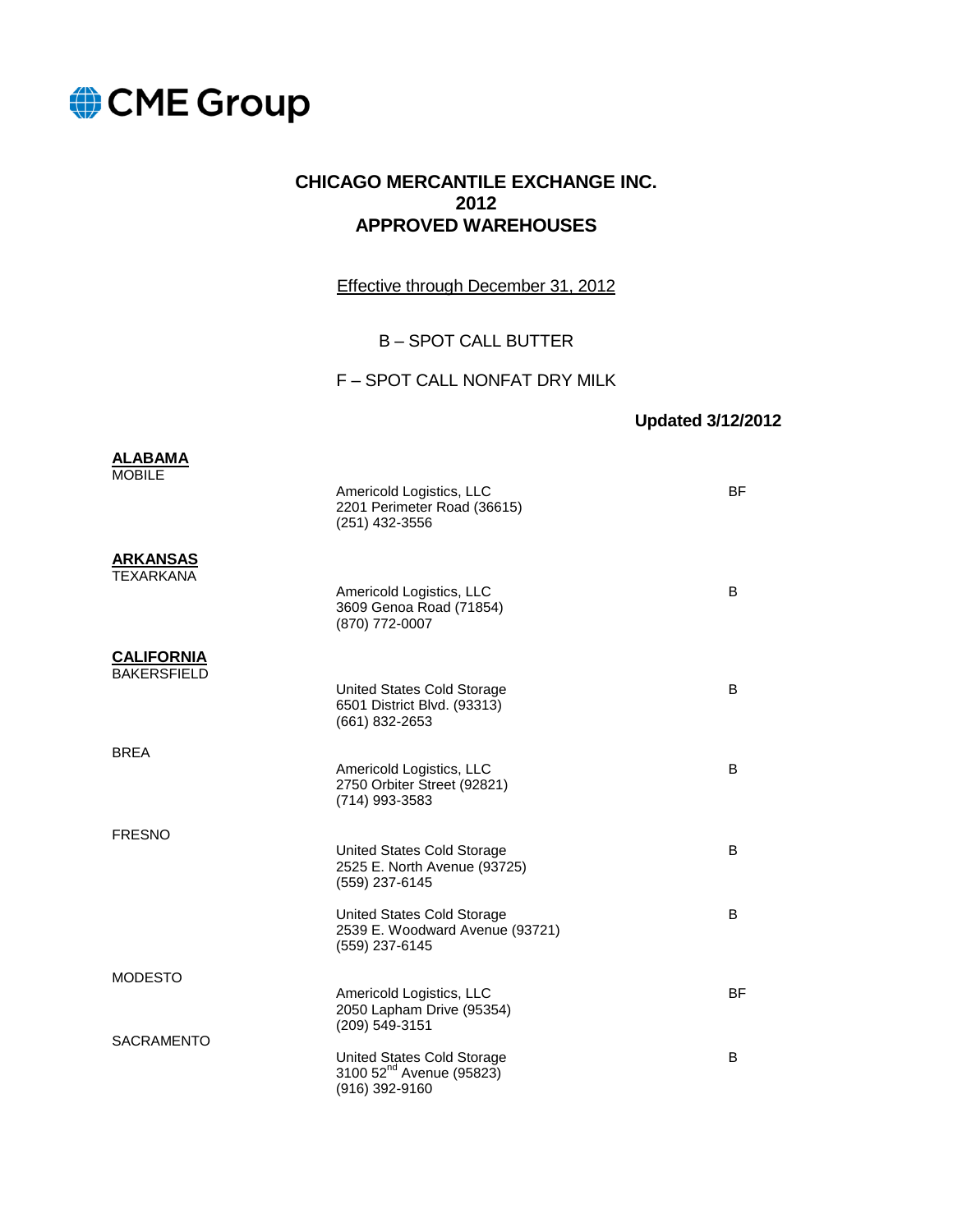| <b>CALIFORNIA, Cont'd:</b><br><b>SANGER</b> |                                                                                                    |    |
|---------------------------------------------|----------------------------------------------------------------------------------------------------|----|
|                                             | Sanger Cold Storage<br>1150 "K" Street (93657)<br>(559) 834-5500                                   | B  |
| TRACY                                       |                                                                                                    |    |
|                                             | United States Cold Storage<br>1400 N. MacArthur Drive (95376)<br>(209) 835-2653                    | B  |
| TULARE                                      |                                                                                                    |    |
|                                             | United States Cold Storage<br>810 E. Continental Avenue (93274)<br>(South Plant)<br>(559) 687-3320 | BF |
|                                             | United States Cold Storage<br>1021 E. Walnut Avenue (93274)<br>(North Plant)<br>(559) 687-3320     | BF |
| TURLOCK                                     |                                                                                                    |    |
|                                             | United States Cold Storage<br>537 Fransil Lane (95380)<br>(209) 668-1636                           | B  |
|                                             | Americold Logistics, LLC<br>660 5 <sup>TH</sup> Street (95380)<br>(209) 669-7291                   | BF |
|                                             | Americold Logistics, LLC<br>525 South Kilroy Road (95380)<br>(209) 668-3802                        | BF |
| <b>UNION CITY</b>                           |                                                                                                    |    |
|                                             | United States Cold Storage<br>33400 Dowe Avenue (94587)<br>(510) 489-8300                          | B  |
| <b>WATSONVILLE</b>                          |                                                                                                    |    |
|                                             | Americold Logistics, LLC<br>750 W. Riverside Drive (95076)<br>(831) 761-4500                       | BF |
| <b>WILMINGTON</b>                           |                                                                                                    |    |
|                                             | <b>K-PAC Cold Storage</b><br>1420 Coil Avenue (90744)<br>(310) 518-1000 ext. 103                   | B  |
|                                             | Konoike-E Street Inc.<br>901 East E Street (90744)<br>(310) 233-7300                               | В  |
| <u>COLORADO</u>                             |                                                                                                    |    |
| <b>DENVER</b>                               |                                                                                                    |    |
|                                             | Americold Logistics, LLC<br>4475 East 50 <sup>th</sup> Avenue (80216)<br>(303) 320-0333            | BF |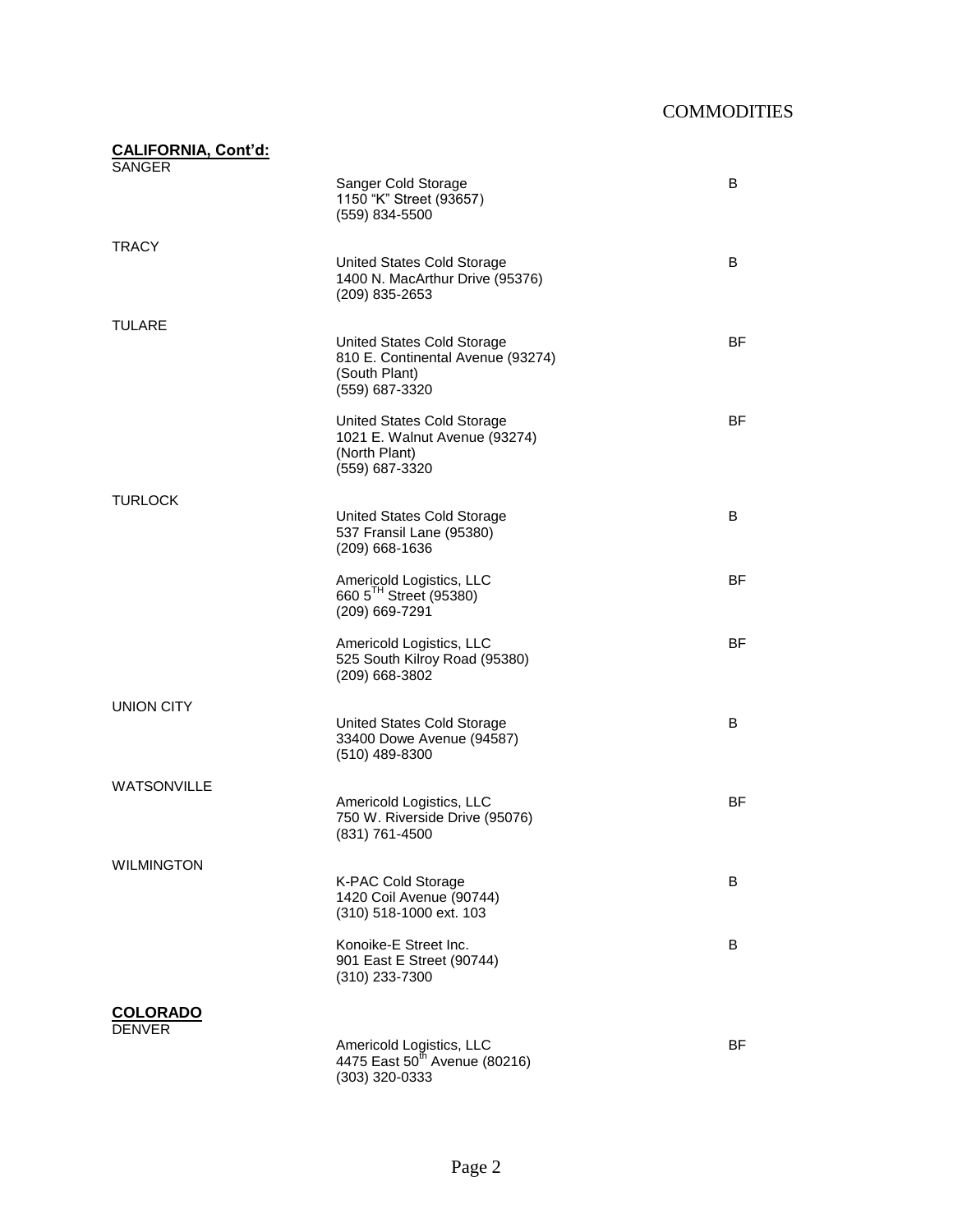| <b>FLORIDA</b><br><b>PLANT CITY</b> |                                                                                                          |           |
|-------------------------------------|----------------------------------------------------------------------------------------------------------|-----------|
|                                     | Americold Logistics, LLC<br>302 N. Frontage Road (33563)<br>(813) 956-9341                               | <b>BF</b> |
| <b>GEORGIA</b>                      |                                                                                                          |           |
| <b>CARTERSVILLE</b>                 | Americold Logistics, LLC<br>215 Industrial Park Road (33563)<br>(813) 956-9341                           | <b>BF</b> |
| <b>GAINESVILLE</b>                  |                                                                                                          |           |
|                                     | Americold Logistics, LLC<br>1680 Candler Road (30507)<br>(770) 531-9800                                  | <b>BF</b> |
| MC DONOUGH                          |                                                                                                          |           |
|                                     | Americold Logistics, LLC<br>1420 Greenwood Road (30252)<br>(678) 432-6729                                | <b>BF</b> |
| <u>IDAHO</u>                        |                                                                                                          |           |
| <b>JEROME</b>                       | <b>WOW Logistics Company</b>                                                                             | F         |
|                                     | 2002 Victory Lane (83338)<br>(208) 324-6860                                                              |           |
| <b>NAMPA</b>                        |                                                                                                          |           |
|                                     | Americold Logistics, LLC<br>231 Fourth Avenue North (83318)<br>$(208)$ 466-3551                          | <b>BF</b> |
| <b>ILLINOIS</b>                     |                                                                                                          |           |
| <b>AURORA</b>                       | <b>WOW Logistics Company</b>                                                                             | F         |
|                                     | 2540 Prospect Court (60502)<br>(800) 357-4398                                                            |           |
| <b>IOWA</b>                         |                                                                                                          |           |
| <b>CHEROKEE</b>                     | Cloverleaf Cold Storage - Cherokee                                                                       | B         |
|                                     | 1530 South 2 <sup>nd</sup> Street (51012)<br>(712) 225-5151                                              |           |
| <b>DES MOINES</b>                   |                                                                                                          |           |
|                                     | Des Moines Cold Storage Co., Inc.<br>800 New York Avenue (50313)<br>$(515)$ 283-8050                     | BF        |
|                                     | Des Moines Cold Storage Co., Inc.-East Plant<br>4770 NE 17 <sup>th</sup> Court (50313)<br>(515) 262-6560 | BF        |
| <b>FORT DODGE</b>                   |                                                                                                          |           |
|                                     | Americold Logistics, LLC<br>3543 Maple Drive (50501)<br>(515) 955-3505                                   | <b>BF</b> |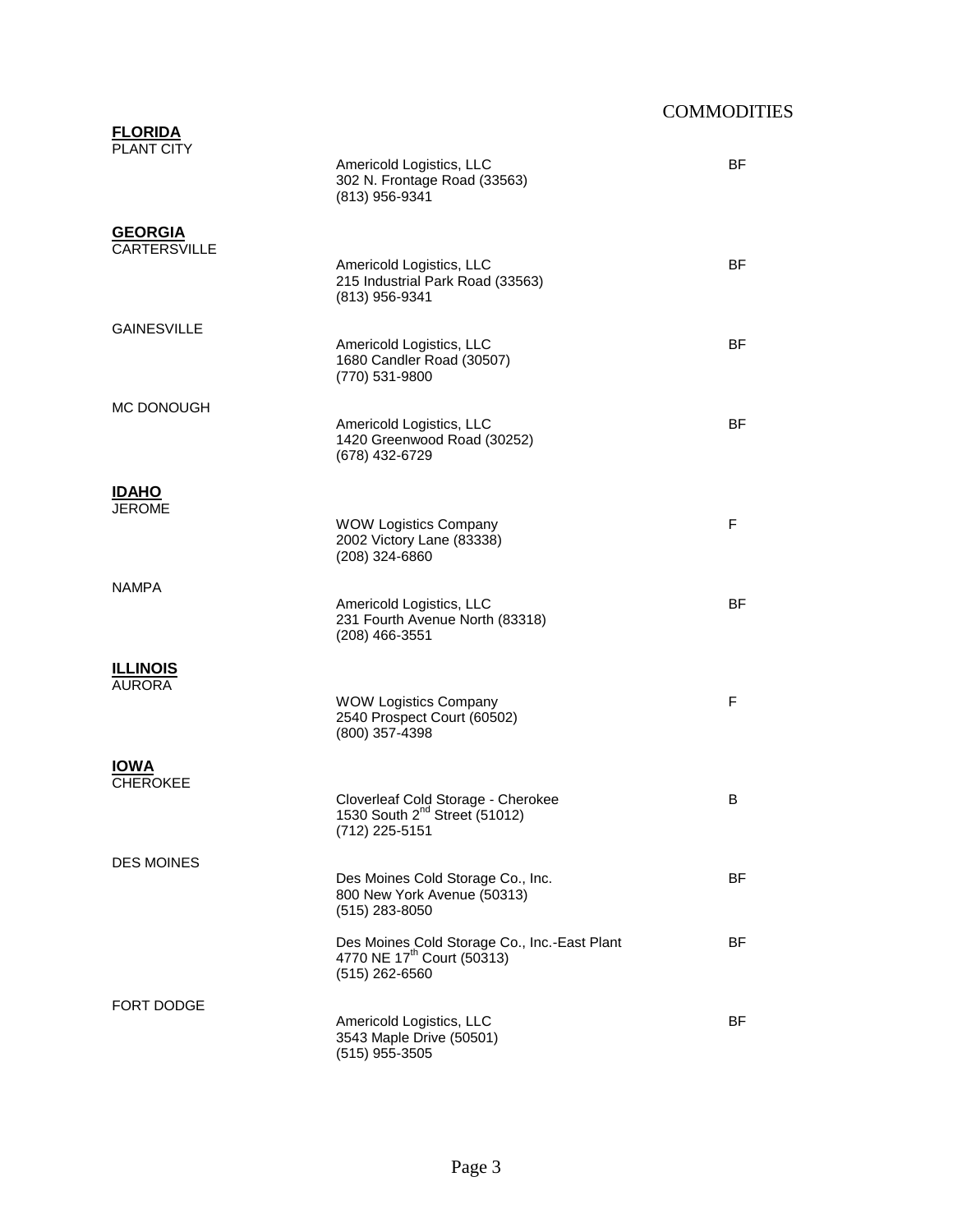| <u>IOWA, Cont'd:</u><br><b>LEMARS</b> |                                                                                                  |           |
|---------------------------------------|--------------------------------------------------------------------------------------------------|-----------|
|                                       | Cloverleaf Cold Storage - LeMars<br>1609 18 <sup>th</sup> Street SW (51031)<br>(712) 546-6121    | B         |
| SIOUX CITY                            |                                                                                                  |           |
|                                       | Cloverleaf Cold Storage - Plant 1<br>2800 Cloverleaf Court (51111)<br>(712) 279-0918             | B         |
| <b>KANSAS</b>                         |                                                                                                  |           |
| <b>GARDEN CITY</b>                    | Americold Logistics, LLC<br>2007 W. Mary Street (67846)<br>(620) 276-2304                        | <b>BF</b> |
| <b>MAINE</b>                          |                                                                                                  |           |
| <b>PORTLAND</b>                       |                                                                                                  |           |
|                                       | Americold Logistics, LLC<br>165 Read Street (04103)<br>(207) 773-7258                            | BF        |
| <b>MINNESOTA</b>                      |                                                                                                  |           |
| <b>ALBERT LEA</b>                     | Minnesota Freezer Warehouse Co.                                                                  | B         |
|                                       | 820 E. 13 <sup>th</sup> Street (56007)<br>(507) 373-1477                                         |           |
| AUSTIN                                |                                                                                                  |           |
|                                       | Minnesota Freezer Warehouse Co.<br>1907 14 <sup>th</sup> Street N.E. (55912)<br>(507) 437-1982   | B         |
| <b>BROOKLYN PARK</b>                  |                                                                                                  |           |
|                                       | Americold Logistics, LLC<br>7130 Winnetka Avenue North (55428)<br>(763) 535-5000 ext. 29         | <b>BF</b> |
| <b>FAIRMONT</b>                       |                                                                                                  |           |
|                                       | Cloverleaf Cold Storage - Fairmont<br>1400 East 8 <sup>th</sup> Street (56031)<br>(507) 238-4211 | B         |
| LAKEVILLE                             |                                                                                                  |           |
|                                       | Cloverleaf Cold Storage - Lakeville<br>21755 Cedar Avenue (55044)<br>(952) 469-1221              | B         |
| NEW ULM                               |                                                                                                  |           |
|                                       | Americold Logistics, LLC<br>1330 West Ridge Road (56073)<br>(507) 359-2300                       | BF        |
|                                       | Americold Logistics, LLC<br>17113 County Road 29 (56073)<br>(507) 359-2300                       | BF        |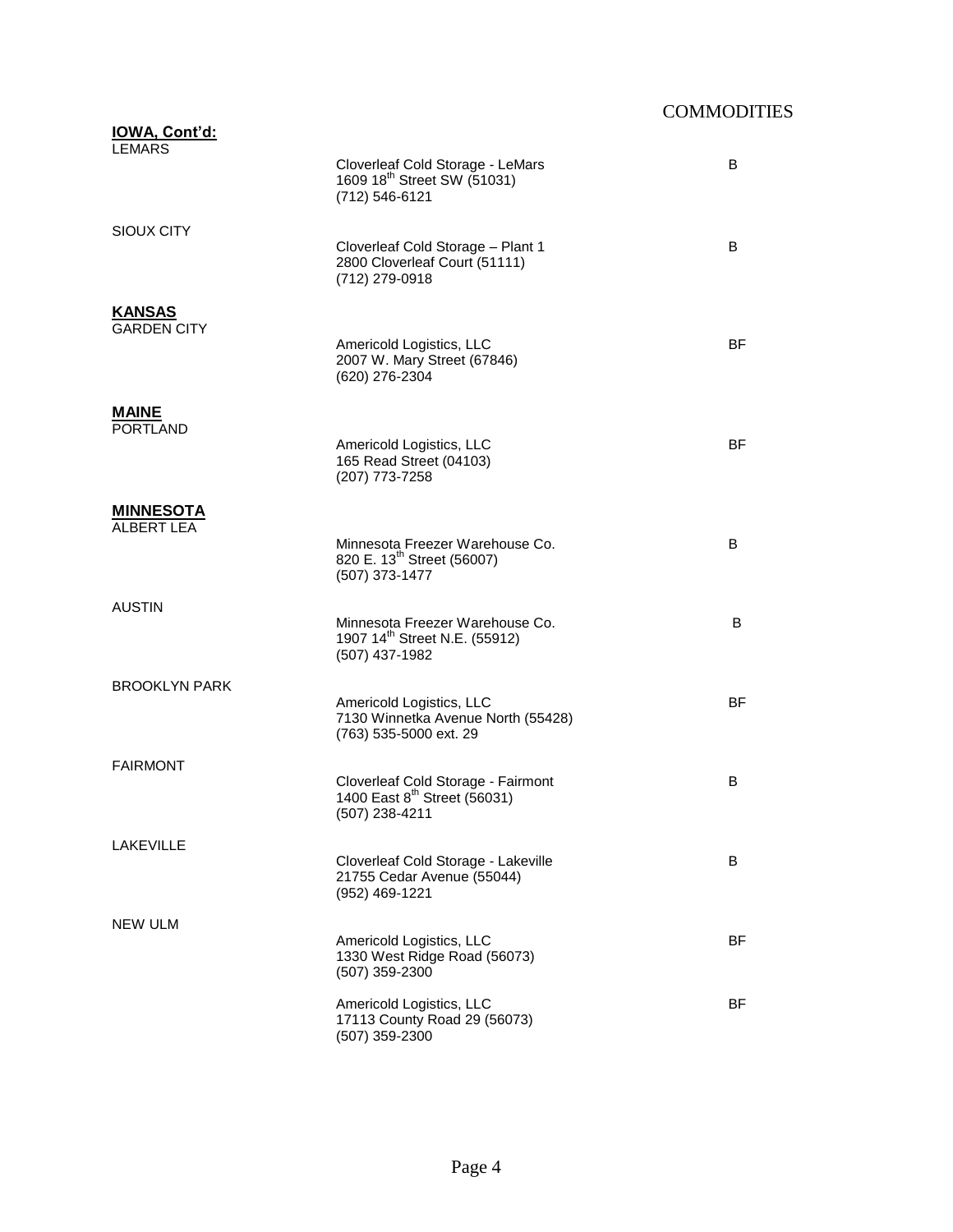| <b>MISSOURI</b><br>CARTHAGE            |                                                                                            |           |
|----------------------------------------|--------------------------------------------------------------------------------------------|-----------|
|                                        | Americold Logistics, LLC<br>1331 Civil War Road (64836)<br>(417) 358-9027                  | <b>BF</b> |
| <b>CHILLICOTHE</b>                     | Cloverleaf Cold Storage - Chillicothe<br>500 Corporate Drive (64601)<br>(660) 646-6939     | B         |
| <b>MARSHALL</b>                        | Americold Logistics, LLC<br>3465 West Arrow (65340)<br>(660) 886-6984                      | ΒF        |
| <b>NEBRASKA</b>                        |                                                                                            |           |
| <b>FREMONT</b>                         | Americold Logistics, LLC<br>950 South Schneider Street (68026)<br>(402) 721-7782           | <b>BF</b> |
| <b>GRAND ISLAND</b>                    | Americold Logistics, LLC<br>204 East Roberts Street (68802)                                | <b>BF</b> |
|                                        | (308) 381-7005                                                                             |           |
| <b>OMAHA</b>                           | United States Cold Storage<br>4302 South 30 <sup>th</sup> Street (68107)<br>(402) 731-9900 | B         |
|                                        | United States Cold Storage<br>10711 Olive Street (68128)<br>(402) 339-8855                 | B         |
| <b>NEW YORK</b><br><b>SYRACUSE</b>     | Americold Logistics, LLC<br>264 Farrel Road (13209)<br>(315) 461-1139                      | ΒF        |
| <b>NORTH CAROLINA</b><br><b>BENSON</b> |                                                                                            |           |
|                                        | Cloverleaf Cold Storage - Benson<br>444 Gilbert Road (27504)<br>(919) 207-4420             | B         |
| SANFORD                                | Cloverleaf Cold Storage - Sanford<br>111 Imperial Drive (27330)<br>(919) 775-4474          | B         |
| <b>OHIO</b>                            |                                                                                            |           |
| <b>COLUMBUS</b>                        | Cloverleaf Cold Storage - Columbus<br>2350 New World Drive (43207)<br>(614) 491-3890       | B         |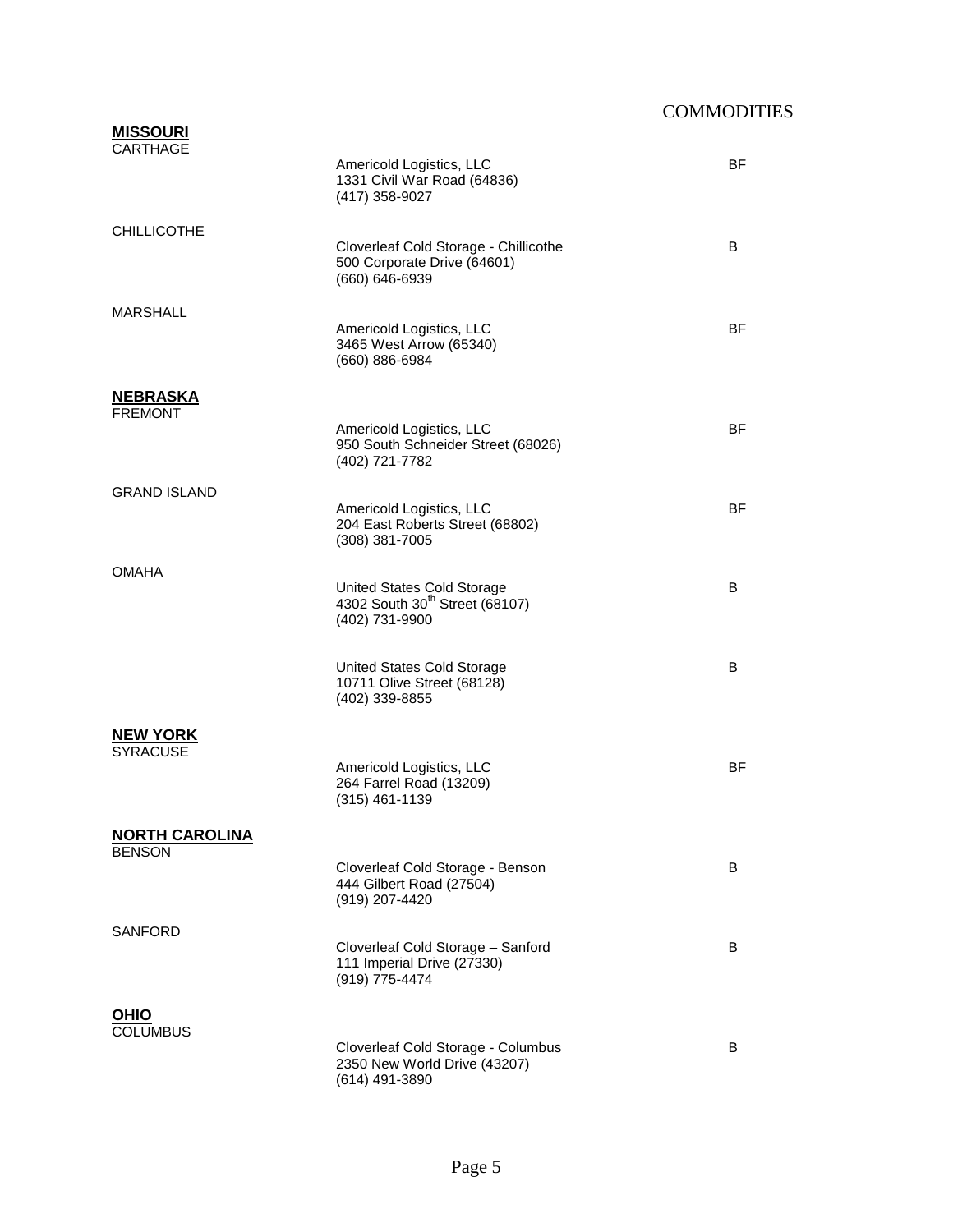| <u> OHIO, Cont'd:</u><br><b>FAIRFIELD</b> |                                                                                           |           |
|-------------------------------------------|-------------------------------------------------------------------------------------------|-----------|
|                                           | Cloverleaf Cold Storage - Fairfield<br>3110 Homeward Way (45014)<br>(513) 860-5992        | B         |
| <b>MASSILLON</b>                          |                                                                                           |           |
|                                           | Cloverleaf Cold Storage - Massillon<br>950 Cloverleaf Street SE (44646)<br>(330) 833-9870 | B         |
| <b>NAPOLEON</b>                           | Cloverleaf Cold Storage - Napoleon<br>1165 Independence Drive (43545)<br>(419) 599-5015   | B         |
| <b>OREGON</b><br><b>MILWAUKIE</b>         |                                                                                           |           |
|                                           | Americold Logistics, LLC<br>9501 SE McLoughlin Blvd (97222)<br>(503) 654-3124             | <b>BF</b> |
| <b>PENNSYLVANIA</b><br><b>BETHLEHEM</b>   |                                                                                           |           |
|                                           | United States Cold Storage<br>15 Emery Road (18015<br>(610) 433-7378                      | B         |
| <b>FOGELSVILLE</b>                        |                                                                                           |           |
|                                           | Americold Logistics, LLC<br>651 Mill Road (18051)<br>(610) 398-1382                       | <b>BF</b> |
| <b>HAZLETON</b>                           | United States Cold Storage                                                                | B         |
|                                           | 1102 North Park Drive (18202)<br>(570) 384-2319                                           |           |
| <u>SOUTH CAROLINA</u><br><b>SUMTER</b>    |                                                                                           |           |
|                                           | Cloverleaf Cold Storage - Sumter<br>1900 Corporate Way (29154)<br>(803) 481-4745          | B         |
| <u>TENNESSEE</u>                          |                                                                                           |           |
| <b>SMYRNA</b>                             | United States Cold Storage<br>125 Threet Industrial Blvd (37167)<br>$(615)$ 355-0047      | B         |
| <b>TEXAS</b>                              |                                                                                           |           |
| <b>AMARILLO</b>                           | Americold Logistics, LLC<br>10300 SE 3 <sup>rd</sup> Avenue (79118)<br>(806) 335-1661     | <b>BF</b> |
| DALLAS                                    |                                                                                           |           |
|                                           | Americold Logistics, LLC<br>5210 Catron (75227)<br>(214) 489-0210                         | BF        |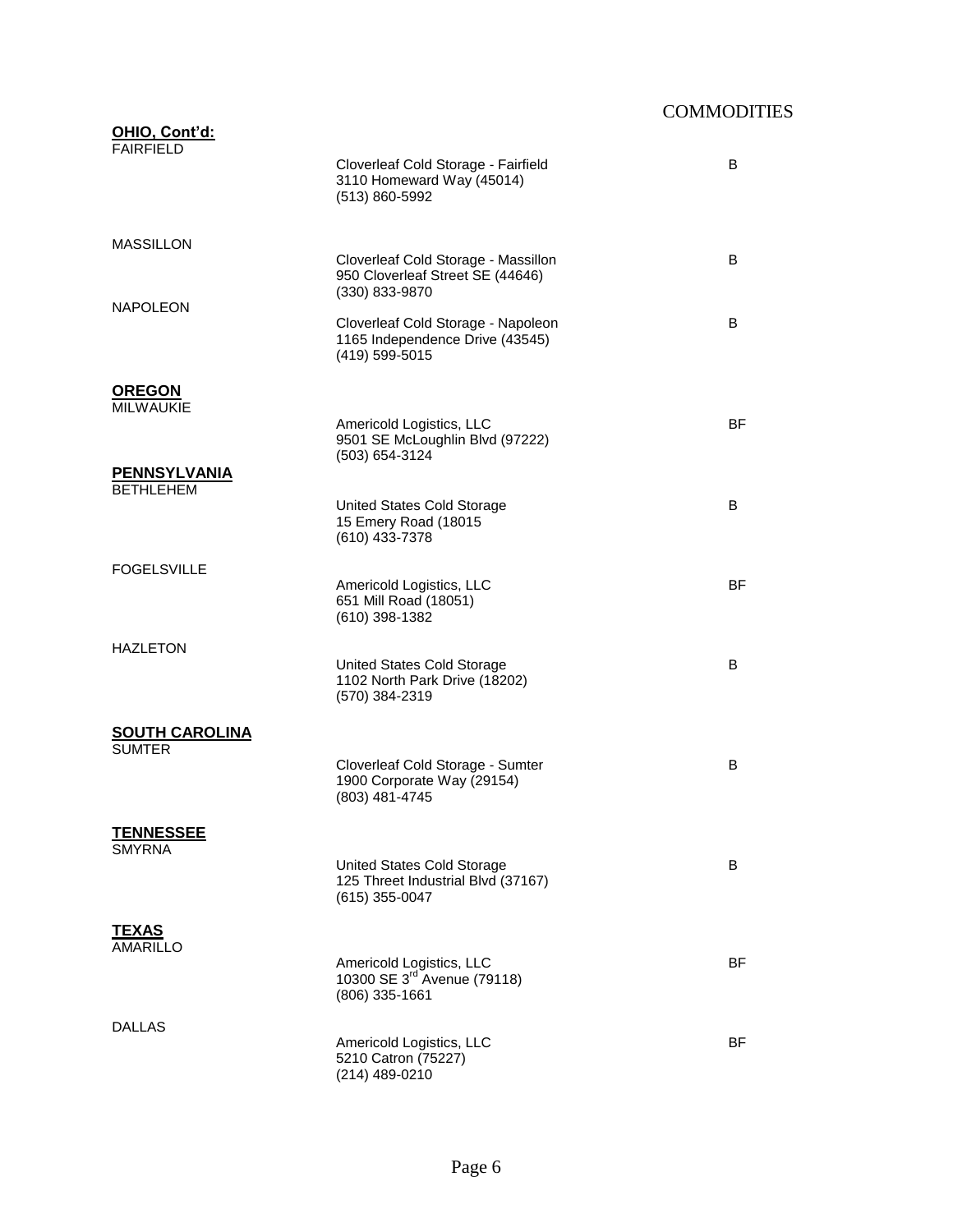| <b>VIRGINIA</b><br><b>CHESAPEAKE</b>      | Cloverleaf Cold Storage - Chesapeake<br>1229 Fleetway Drive (23323)<br>(757) 487-7847       | B         |
|-------------------------------------------|---------------------------------------------------------------------------------------------|-----------|
| <b>WASHINGTON</b><br><b>REDMOND</b>       | Unisea Cold Storage<br>15110 NE 90 <sup>th</sup> Street (98052)<br>(425) 861-5225           | B         |
| <b>SEATTLE</b>                            | Cityice Cold Storage LLC<br>2001 W. Garfield C-100<br>Building 86 (98119)<br>(206) 285-6500 | B         |
| <b>TACOMA</b>                             | Americold Logistics, LLC<br>1301 26 <sup>TH</sup> East (98467)<br>(253) 620-7250            | B         |
|                                           | K-Pac, Tacoma<br>2602 Port of Tacoma Road (98421)<br>(253) 922-2372 Ext. 114                | <b>BF</b> |
| <b>WISCONSIN</b><br><b>CHIPPEWA FALLS</b> | <b>WOW Logistics Company</b><br>2321 Olson Drive (54729)<br>(800) 354-0901                  | F         |
| <b>EAU CLAIRE</b>                         | Central Storage & Warehouse Company<br>2650 Fortune Drive (54703)<br>(715) 874-2951         | <b>BF</b> |
| <b>GREEN BAY</b>                          | Americold Logistics, LLC<br>1731 Morrow Street (54302)<br>(920) 468-8311                    | ΒF        |
|                                           | <b>WOW Logistics Company</b><br>1381 Partnership Drive (54304)<br>(800) 330-9882            | F         |
| <b>JEFFERSON</b>                          | Americold Logistics, LLC<br>230 Collins Road (53549)<br>(920) 674-3035                      | ΒF        |
|                                           | Americold Logistics, LLC<br>1025 S. Industrial Avenue (53549)<br>(920) 674-3035             | ΒF        |
| LITTLE CHUTE                              | <b>WOW Logistics Company</b><br>2101 Bohm Drive (54140)<br>(800) 330-9726                   | F         |